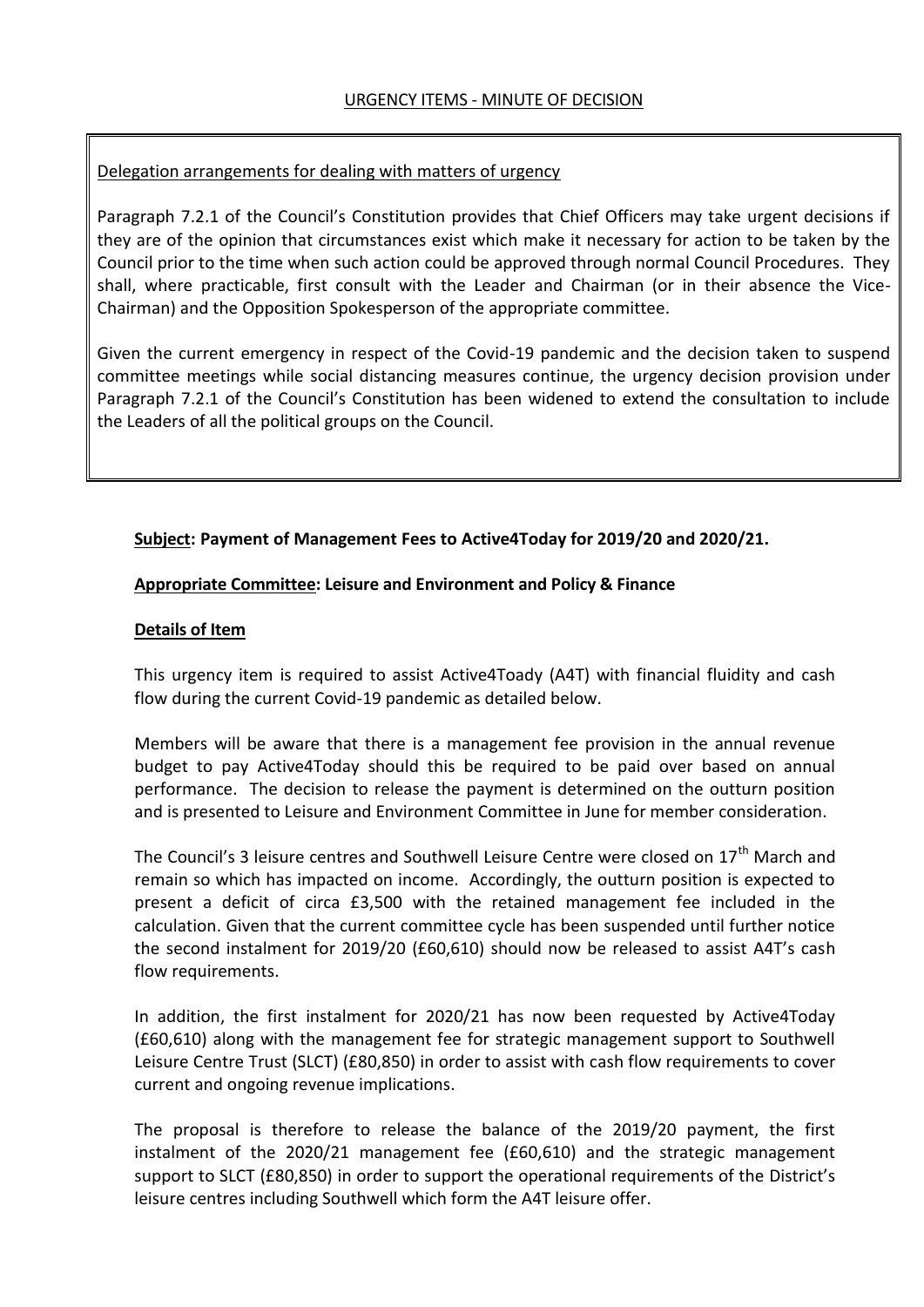The decision outlined below, as considered and supported by SLT on Tuesday 21 April 2020, is approved under Urgent Delegated decision making powers, to proceed with the payment of management fees as detailed above.

## **Decision**

# **That the management fee balance for 2019/20, first instalment for 2020/21 and the strategic management support fee to SLCT for 20/21 be paid to Active4Today.**

## **Members Consulted:**

Cllr. David Lloyd – Leader of the Council and Chairman of P & F Committee Cllr. Keith Girling – Deputy Leader of the Council and Vice Chairman of P & F Committee Cllr. Paul Peacock – Leader of the Labour Group Cllr. Peter Harris – Leader of the Liberal Democrat Group Cllr. Gill Dawn – Leader of the Independent Group Cllr. Roger Jackson – Chair of L & E Committee Cllr. Neill Mison – Vice Chair of L & E Committee Cllr. Ronnie White – P & F Committee Member Cllr. Brendan Clarke-Smith – P & F Committee Member Cllr. Tim Wendels – P & F Committee Member

All members consulted on 24<sup>th</sup> April 2020, reports emailed and follow up telephone call or voice mail message left.

HL.

Signed ............................................ Date 24th April 2020

Director - Communities & Environment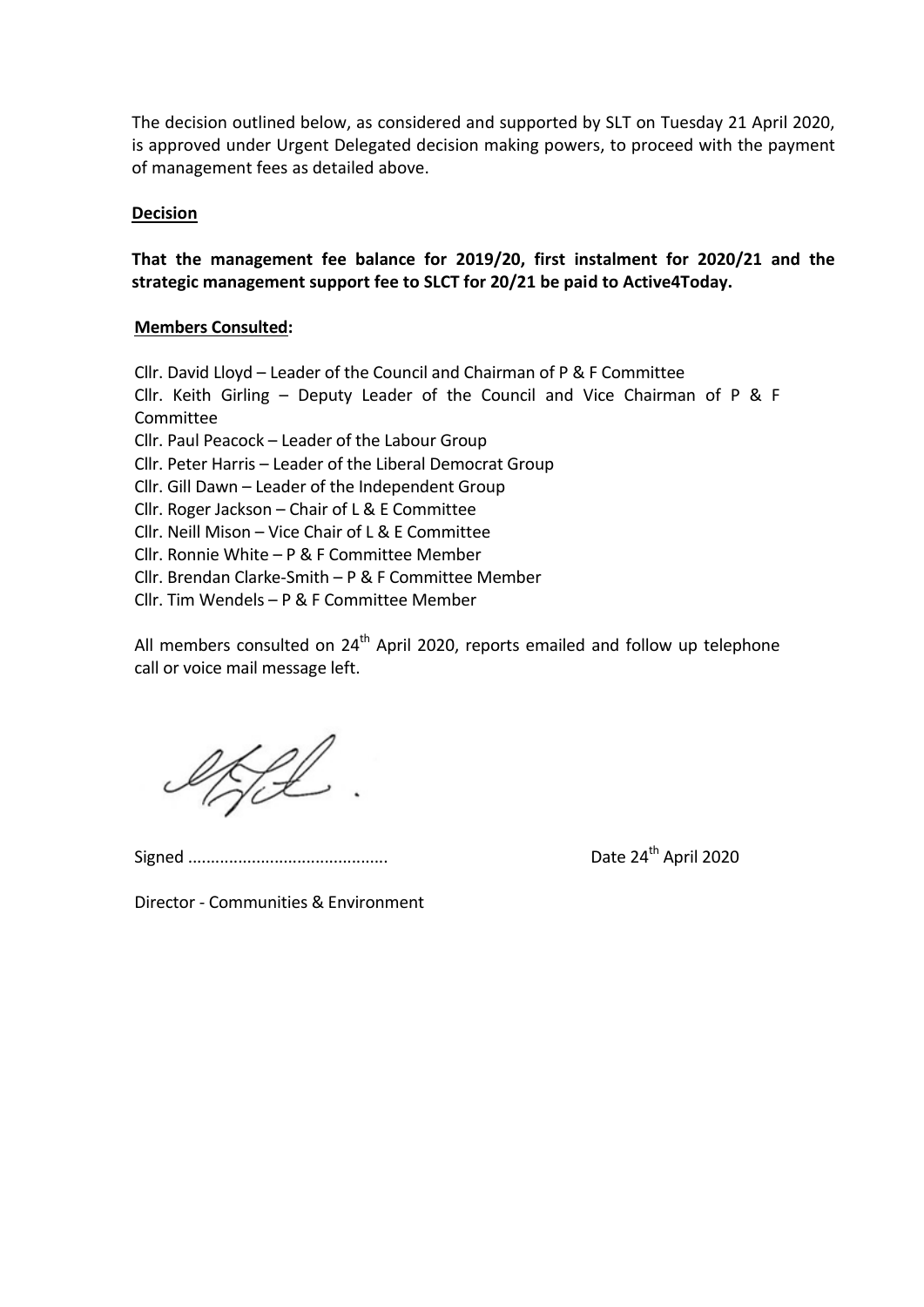**Subject:** Inviting expressions of interest via soft market testing for the occupation on a licence of Newark Cattle Market, and investing in its relocation elsewhere in the District

## **Appropriate Committee:** Leisure & Environment

#### **Details of Item**:

Newark and Sherwood District Council (the Council) is undertaking an exercise to seek expressions of Interest from general Livestock Market operators to take on the lease and operation of the Newark Livestock Market, Great Northern Road, Newark.

In exploring this interest the Council wishes to be clear that the continued operation of a Livestock Market at the current location is not supported beyond a 2 year period, with the preference being to relate the operation to a new, fit-for purpose site, elsewhere in Newark. A willing host site, which is preferred by the Council, has been identified in principle at Newark Showground. Any operator who expresses an interest to take a licence for 2 years on the current Cattlemarket site will be made aware of this relocation aspiration, including the likely need to invest at least c£6m to realise it. Any interested party will also be made aware that it is unlikely that the Council would extend any licence on the current Cattle Market site.

#### **Decision**

Agreement by all Members, save for Cllr Paul Peacock who expressed some reservations around the need to take this step given the clear uncertainties around the longevity and viability of the cattle market and regarding the need to understand the longer-term aspirations for the Cattle Market site.

## **Members Consulted:**

Councillor David Lloyd 27<sup>th</sup> April 2020 Councillor Keith Girling 6 Councillor Roger Jackson 27<sup>th</sup> April 2020 Councillor Paul Peacock 5 Councillor Peter Harris Councillor Jill Dawn 5

 $6<sup>th</sup>$  May 2020  $5^{\text{th}}$  May 2020  $5<sup>th</sup>$  May 2020  $5<sup>th</sup>$  Mav 2020

Signed *Mall* 

**Reason for Decision:**

Date  $7<sup>th</sup>$  May 2020

Jongw aw

Date 7<sup>th</sup> May 2020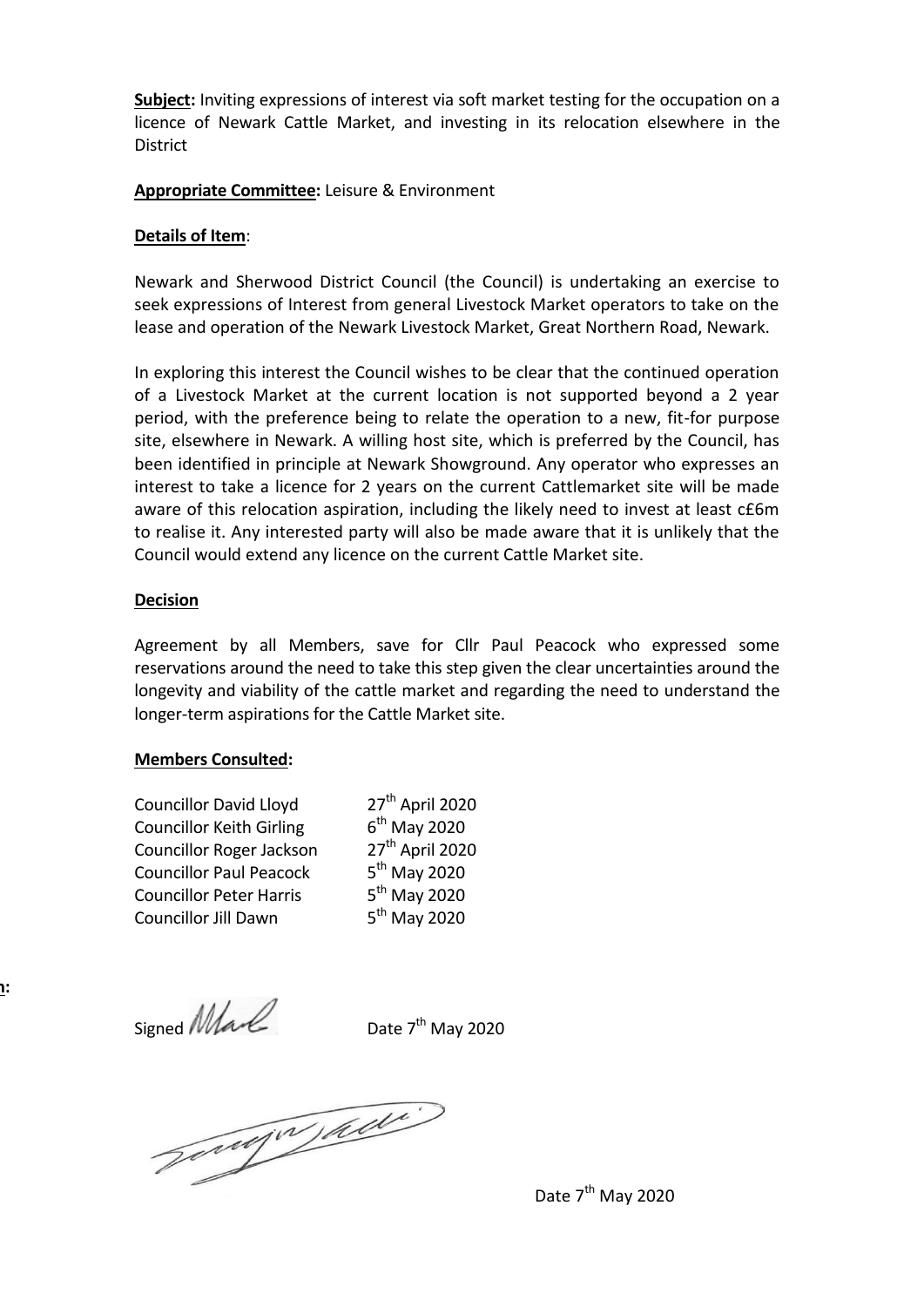## **Subject: Reinstatement of Garden Recycling Services**

## **Appropriate Committee: Leisure & Environment and Policy & Finance**

#### **Details of Item**:

On 23 March 2020 the Government imposed restrictions on working patterns and instigated a number of preventative measures including physical distancing. As a result of these measures the Environmental Services Team was forced to undertake a number of preventative actions and suspend all but essential services. Since then the team has been working to restore services and reallocate departmental resources in new ways.

Refuse collection vehicle cabs are just under 2m wide and normally accommodate 3 people; due to the distancing restrictions and in accordance with industry guidance this has been reduced to 2. Our team has responded admirably to the challenge and almost all front line services have been restored. This has been achieved by doubling the number of collection vehicles on most rounds.

The only service that we have been unable to re-instate is garden recycling. All of our collection vehicles are now dedicated to our essential services (residual, recycling and clinical wastes) and our other two 'paid for' services of bulky and trade waste collections.

Since the cessation of the service, officers have been working to try and find solutions that will allow us to reinstate the service but more importantly protect our staff. A number of collection solutions have been used by other local authorities, including private cars; vans and mini buses. All are either unsuitable because of the size of the district, the setup of the rounds with finish points a long way from start points or quite frankly too risky to health. Having taken the time to embed completely new ways of working and allow our staff "get to grips" with completely new rounds we are in a position to make slight alterations, take staff from other areas of the business and utilise one of our spare trucks together with 2 additional hired vehicles to make the garden recycling collections viable.

We propose that the garden recycling service is restored, although this will involve an ongoing cost. The existing garden recycling collection vehicles have been allocated to core services and until the distancing rules are relaxed it won't be possible to release them.

We have evaluated our existing arrangements and we can utilise one of our spare vehicles in the short term but we will need to hire an additional 2 vehicles. The staffing for these rounds will come from other areas of the service as well as new staff that have been recently introduced.

Members will be aware that subscribers to the service have already paid for the 2020/21 financial year and reinstating the service will ensure that we do not need to refund all of the monies already taken or be in a position where we have to offer free services or huge discounts next year. Currently the council is informing residents that subscribers who remain with us will be discounted next year according to how many collections were missed. Therefore the more time goes by without a service the more discount will be required and a bigger under recovery for the next financial year will be realised. In addition members will also be aware of the public feeling over this service postponement as well as the amount of fly tipped garden waste and complaints about fires. Add to that the loss in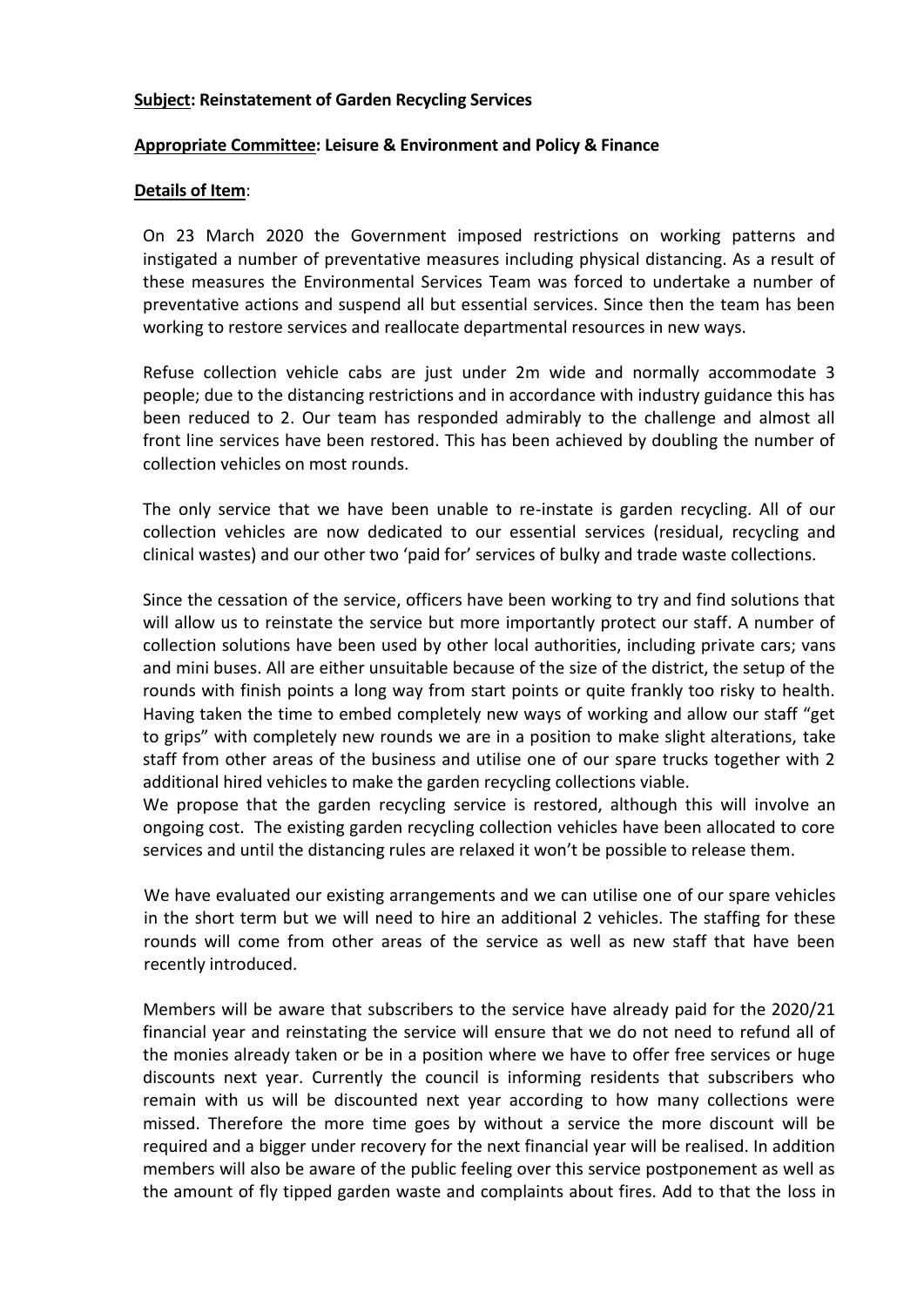recycling percentage and the weight of residual bins where residents are placing some of their garden waste/recycling and the impact can be truly seen.

Based on the assumptions above, the service will require £2,150 per week. This consists of vehicle hire of £1,700 per week, and £450 per week for additional staffing costs, (£15 per day for additional payment during the pandemic alterations). There will be an impact on the cost of fuel and maintenance but these costs have been accounted for elsewhere within the current budget. Currently the projected income for Garden Recycling is £68,000 under recovered. Some of this is due to the pandemic. If the social distancing requirements continue for the remainder of this financial year, the full year cost will be £93,170 (assuming the service restarts  $1<sup>st</sup>$  June). For this to continue for 6 months, to the end of November, the cost will be £55,900. There is not sufficient current budget to cover these additional costs.

 The Council's Reserves are sufficient to cover the additional costs highlighted above, if agreed. Financial Services have checked the figures and confirmed this.

#### **Decision**

**Reason for Decision:**

**To reinstate the garden recycling service with the funding to come from Council's reserves.**

#### **Members Consulted:**

Cllr. David Lloyd – Leader of the Council and Chairman of P & F Committee Cllr. Keith Girling – Deputy Leader of the Council and Vice Chairman of P & F Committee

Cllr. Paul Peacock – Leader of the Labour Group

Cllr. Peter Harris – Leader of the Liberal Democrat Group

Cllr. Gill Dawn – Leader of the Independent Group

Cllr. Roger Jackson – Chair of L & E Committee

Cllr. Neill Mison – Vice Chair of L & E Committee

Cllr. Yvonne Woodhead – Opposition Spokesperson of L & E Committee

UfL.

2020

Signed: Case Contract Contract Contract Contract Contract Contract Contract Contract Contract Contract Contract Contract Contract Contract Contract Contract Contract Contract Contract Contract Contract Contract Contract Co

Matthew Finch Director - Communities & Environment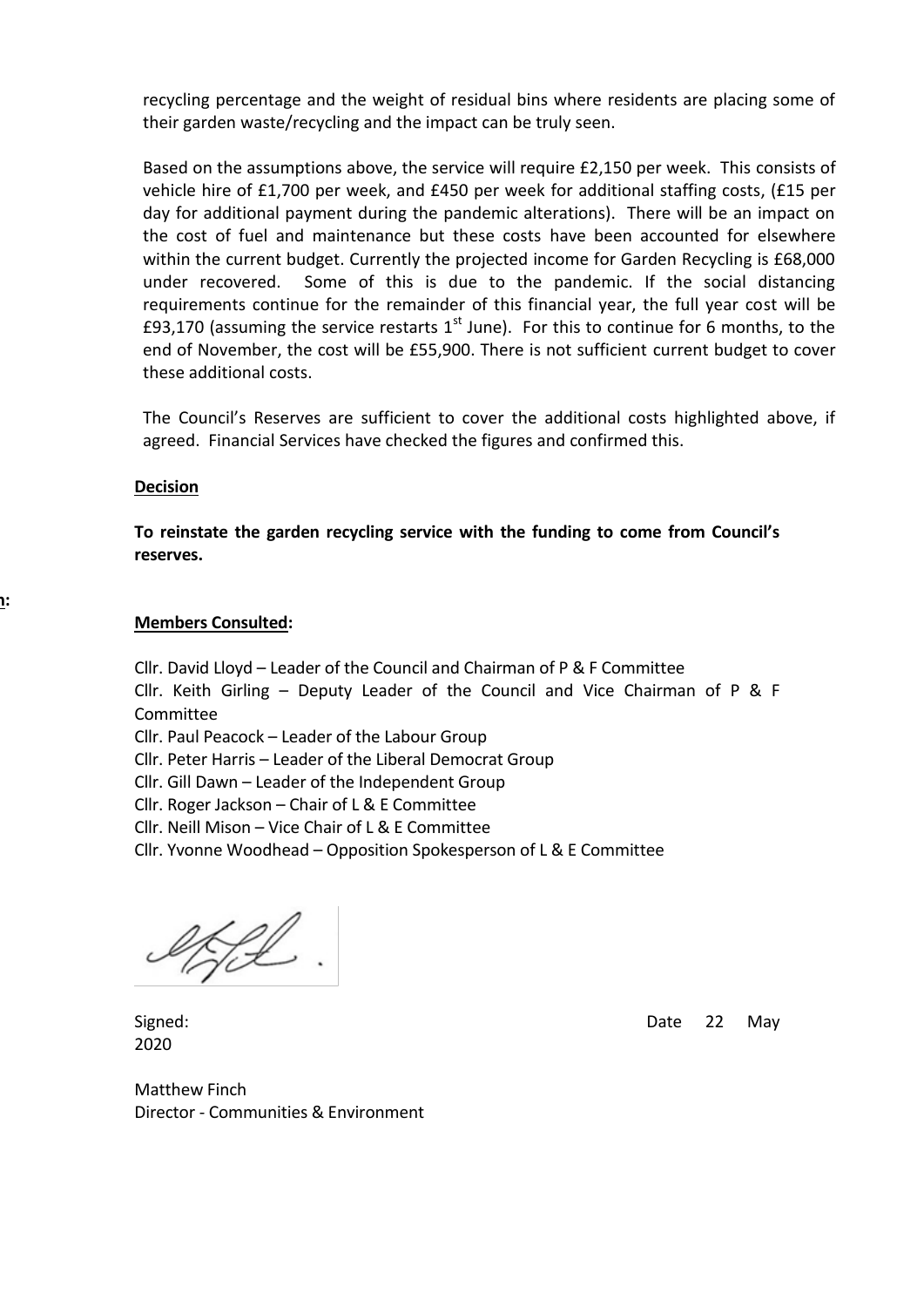## **Subject: Car Parking Charges Review – Covid-19**

## **Appropriate Committees:**

Leisure & Environment Policy & Finance Economic Development

## **Details of Item** (including reasons for use of urgency procedure):

Members may be aware that since the start of the Covid-19 pandemic enforcement of parking charges for NSDC car parks has been frozen, meaning that car parks have essentially been 'Free of Charge' since  $4<sup>th</sup>$  April 2020. External communications have focused on the ability of car parking availability to be utilised by key workers and the wider community accessing essential shops and services which remained open (such as pharmacies for example).

As the economy slowly reopens (non-essential retail can open from  $15<sup>th</sup>$  June, with others sectors likely to follow on  $4<sup>th</sup>$  July) it is necessary for us to revisit when we will again enforce car parking charges. For awareness Nottinghamshire County Council have informed all Districts that on-street parking enforcement will resume imminently.

Some local authorities are reintroducing charging regime in full from  $1<sup>st</sup>$  July 2020. Others are considering offering a short period of free parking whilst the economy reopens.

## Current Car Parking Capacity

Within the last 2/3 weeks there has been a noticeable increase in the use of the Council's car parks to such a degree that most of our car parks are now close to capacity on most days of the week. This is a position which exists without the majority of Newark shops being open for trading. There is a concern that if we simply extended free parking on an all-day basis that shops which are reopening would simply not benefit. This is aside from the significant financial impacts for the Authority from the loss of all car parking income.

In order to strike a balance between assisting the reopening of the economy and actually creating a level of car parking capacity for shoppers to use it is proposed that a 2 hour free parking regime be adopted until 31<sup>st</sup> August 2020 (between the hours of 08.00-17.59). It is also recommended, again until 31<sup>st</sup> August, that parking after 18.00 continues to be free in terms of assisting the nighttime economy. From 1<sup>st</sup> September all car parking tariffs would be reinstated to previous levels.

In order to affect this change all parking machine software would be amended and additional signage would be installed. In practical terms customers would obtain a 0-2 hour 'Free Parking 'ticket by pressing the ticket issue button on the parking machine. This would need to be displayed inside the vehicle.

Members are advised that this proposed recommendation will come at a significant cost for the 2 month period suggested. This is in addition to revenue income already lost. It is proposed that communications are clear that this is a time-limited measure in order to assist re-opening.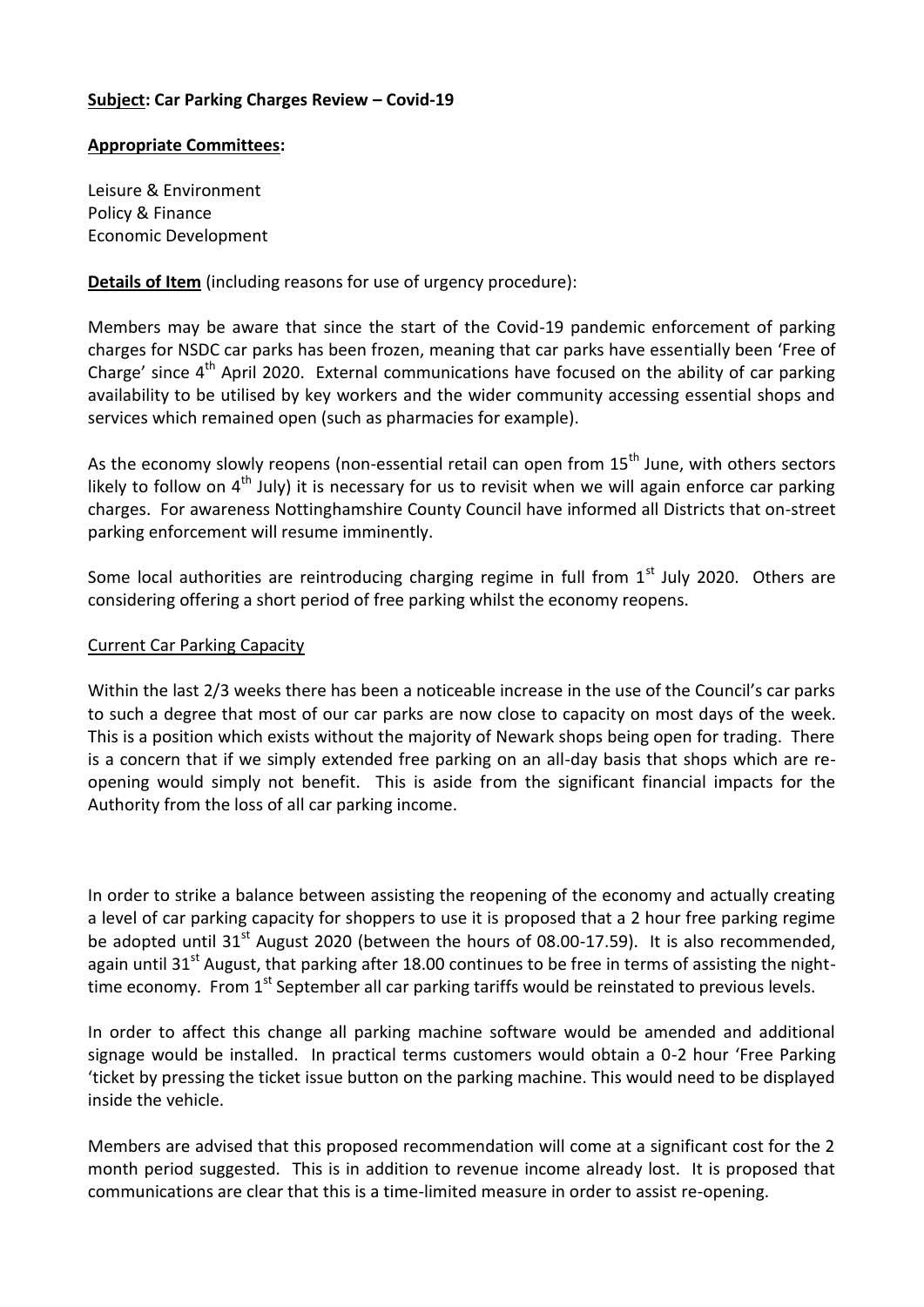## **Equalities Implications**

Members will be aware that our car parks are subject to statutory requirements in operating to adhere to relevant equalities legislation. The new regime would also be subject to a Covid-Secure risk assessment that will consider any equalities implications.

## **Financial Implications**

Members will be aware that the pandemic has already inevitably impacted upon car parking fee income with the service not collecting fees since the lockdown began. It is estimated that the proposals for free parking for 2 hours for this additional 2 months will lead to an assumed loss of around £50,000 (based on comparison to last year's figures). There is an additional cost of £3,000 to implement software and signage changes. This additional cost can be funded from the Government funding received relating to Covid-19.

In context, the annual income estimated for car parking is £843,000. Based on current forecasting (which assumes this proposal for 2 hours free parking is approved and that car parks are not full from the start), it is expected that fees will be £348,133 for this year, an overall loss, due to Covid-19 of £494,867. This assumes a reduction of 40% usage for the remaining 9 months of the year. This loss, as with any other financial consequences of Covid-19 will be presented to Government.

## **Decision**

**That between 1st July and 31st August, inclusive, NSDC adopts a policy of free parking between 18.00-07.59hrs and the first 2 hours between the hours of 08.00-18.00 Monday-Sundays (inclusive).**

## **Reason for Decision**

To assist with reopening the economy as the Covid-19 lockdown restrictions are lifted.

## **Members Consulted:**

| Councillor David Lloyd - Leader NSDC, Chairman - Policy & Finance   | $11^{th}$ June 2020        |
|---------------------------------------------------------------------|----------------------------|
| Councillor Paul Peacock - Leader of Opposition                      | $10^{th}$ June 2020        |
| Councillor Gill Dawn - Leader, Independent Group                    | $11th$ June 2020           |
| Councillor Peter Harris - Leader, Liberal Democrat Group (no reply) | $10^{\text{th}}$ June 2020 |
| Councillor Roger Jackson - Chairman, Leisure & Environment          | $10^{th}$ June 2020        |
| Councillor Keith Girling - Chairman, Economic Development           | $11th$ June 2020           |

Mad

Signed: ………………………………….………………. Date: 11 June 2020

Director – Growth & Regeneration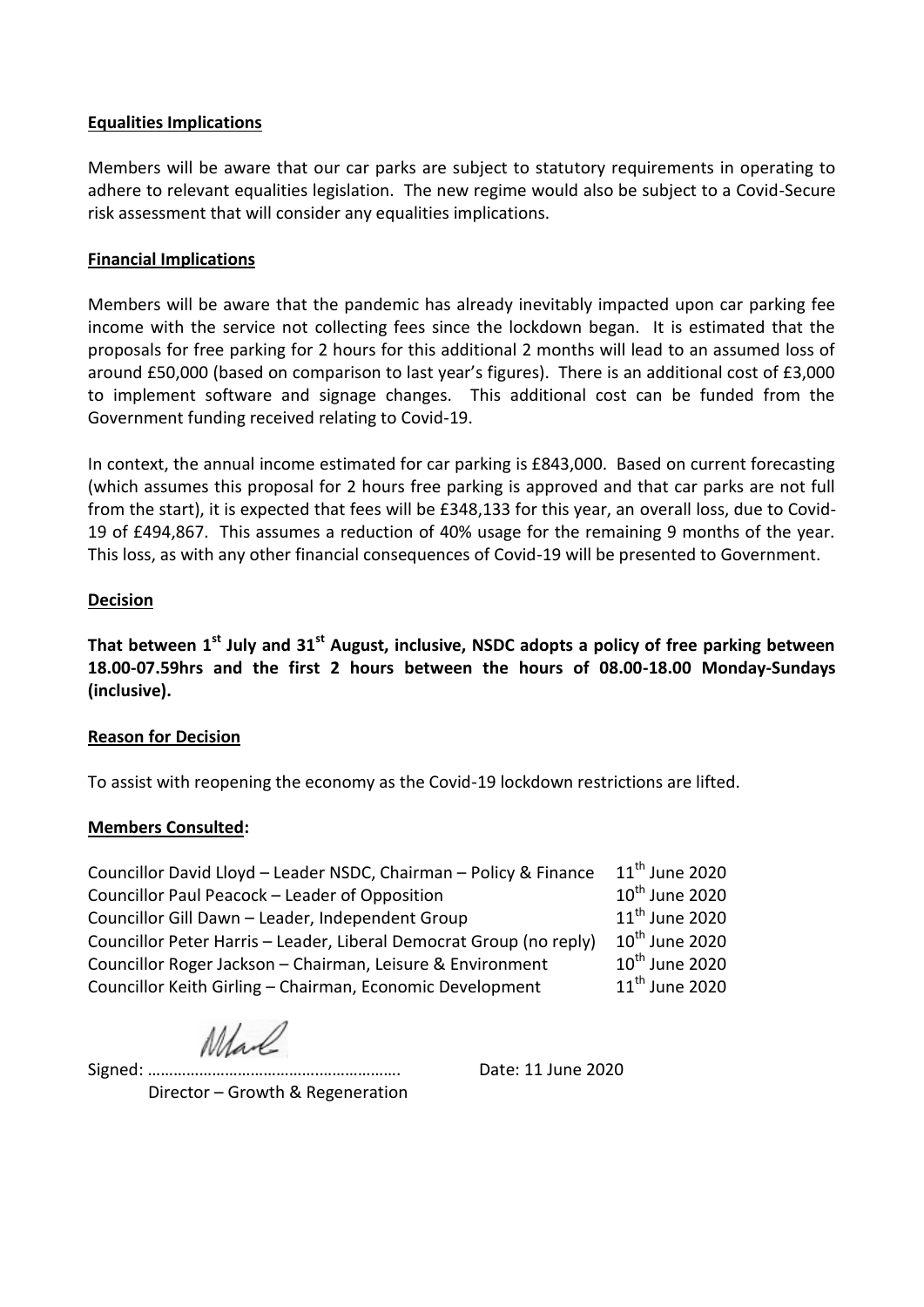# **Subject: Parish & Town Council Initiative Fund and Community, Sports & Arts Grants Scheme**

## **Appropriate Committees: Leisure & Environment, Homes & Communities and Policy & Finance**

## **Details of Item**

This urgency item is required to secure delegated authority to make grant awards under the Parish & Town Council Initiative Fund and the Community, Sports & Arts Grants Scheme in order to comply with the Council's Constitution and Financial Regulations.

Members will be aware that the Parish & Town Council Initiative Fund was approved by Policy & Finance Committee on 26 September 2019. However, the recommendation did not secure the necessary officer delegation to the appropriate Director to confirm the grant awards based on the recommendations of the Member Panel.

The Member Panel established by the Policy & Finance Committee met virtually on 21 May 2020 and the notes from this meeting are attached as an appendix to this urgency item. This urgent decision gives delegated authority to the Director  $-$ Housing Health & Wellbeing, following consultation with the Member Panel, to make the grant awards in accordance with the Council's approved Constitution and Financial Regulations. This delegation covers the decisions made on 21 May 2020 and future panel meetings going forward.

This urgency item also clarifies the position in respect of the Council's Community, Sports & Arts Grant Scheme. This scheme has been in operation for many years and was last reviewed when the Council operated a Cabinet System of decision-making. During this period of administration, the Portfolio Holder had delegated power to make decisions on grant awards through this scheme. However, following the return to the Committee System the recommendations of the Member Panel (Chairman and Vice Chairman and Opposition Spokesperson of Leisure & Environment Committee) are now to be delegated to the Director – Housing, Health & Wellbeing for decision, to ensure that the decisions are in accordance with the Council's approved Constitution and Financial Regulations.

## **Decision**

**That the Director – Housing, Health & Wellbeing be given delegated authority to approve grants based on Member recommendations through the Parish & Town Council Initiative Scheme and the Community, Arts & Sports Grant Scheme to ensure that the decisions are in accordance with the Council's approved Constitution and Financial Regulations.** 

## **Members Consulted:**